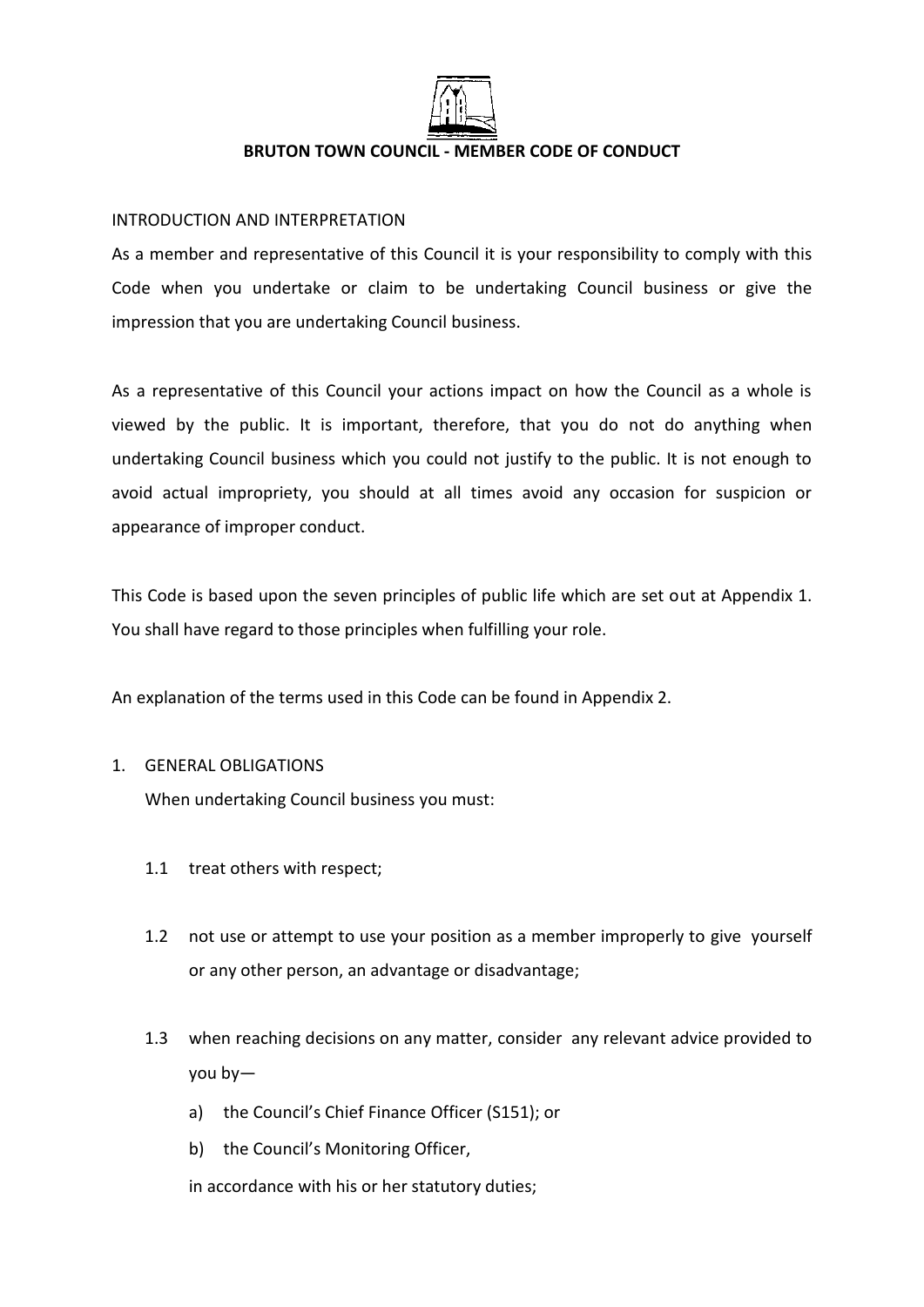- 1.4 give reasons for decisions in accordance with any statutory requirements and the Constitution of the Council;
- 1.5 act in accordance with the Council's Constitution and the policies contained within it and any other relevant Council policies ;
- 1.6 not use Council's resources improperly (including for political purposes);
- 1.7 avoid doing anything which may cause the Council to breach a statutory duty or any of the equality enactments (as defined in section 149 of the Equality Act 2010);
- 1.8 not bully any person;
- 1.9 not intimidate or attempt to intimidate any person who is or is likely to be
	- a) a complainant,
	- b) a witness,
	- c) involved in the administration of any investigation or proceedings, or
	- d) any other person carrying out the functions of the Council,

in relation to an allegation that a member (including yourself) has failed to comply with the Council's code of conduct;

- 1.10 avoid doing anything which compromises or is likely to compromise the impartiality of those who work for, or on behalf of, the Council;
- 1.11 not disclose information given to you in confidence by anyone, or information acquired by you which you believe, or ought reasonably to be aware, is of a confidential nature, except where
	- a) you have the consent of a person authorised to give it;
	- b) you are required by law to do so;
	- c) the disclosure is made to a third party for the purpose of obtaining professional legal advice provided that the third party agrees not to disclose the information to any other person; or
	- d) the disclosure is—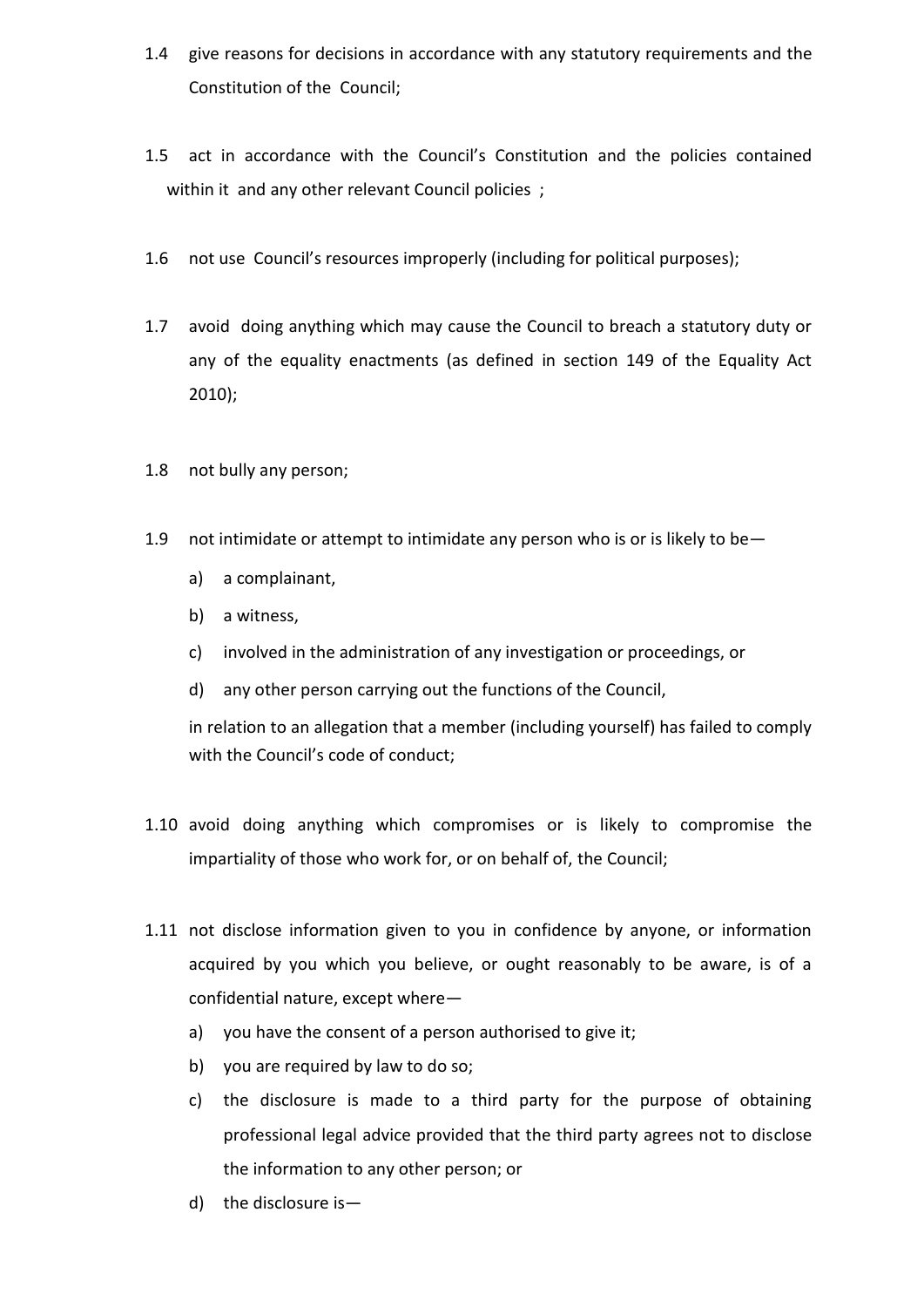- i. reasonable and in the public interest; and
- ii. made in good faith and in compliance with the reasonable requirements of the Council; and
- e) you have consulted the Monitoring Officer prior to its release;
- 1.12 not prevent another person from gaining access to information to which that person is entitled by law; and
- 1.13 not conduct yourself in a manner which could reasonably be regarded as bringing your office or the Council into disrepute.

## 2. INTERESTS

### Disclosable Pecuniary Interests

- 2.1 You must register and declare any Disclosable Pecuniary Interests that relate to your public duties as required by this Code, and set out in Appendix 3.
- 2.2 You must, within 28 days of this Code being adopted by the Council or your taking office as a member or co-opted member, register your Disclosable Pecuniary Interests with the Council's Monitoring Officer. Disclosable Pecuniary Interests will be recorded in the District Council's Register of Members' Interests and made available for public inspection.
- 2.3 Within 28 days of becoming aware of any new Disclosable Pecuniary Interest or change to any such interest already registered, you must register details of that new interest or change in writing to the Council's monitoring officer.
- 2.4 Where any business of the Council, relates to or affects a Disclosable Pecuniary Interest whether registered under 2.2 or 2.3 above or not, and you attend any meeting of the Council, its Executive or any Committee, Sub-Committee, Joint Committee at which that business is to be considered, you must:
	- not seek to influence a decision about that business
	- disclose to that meeting the existence and nature of that interest no later than the start of the consideration of the business in which you have that interest, or (if later) the time at which the interest becomes apparent to you.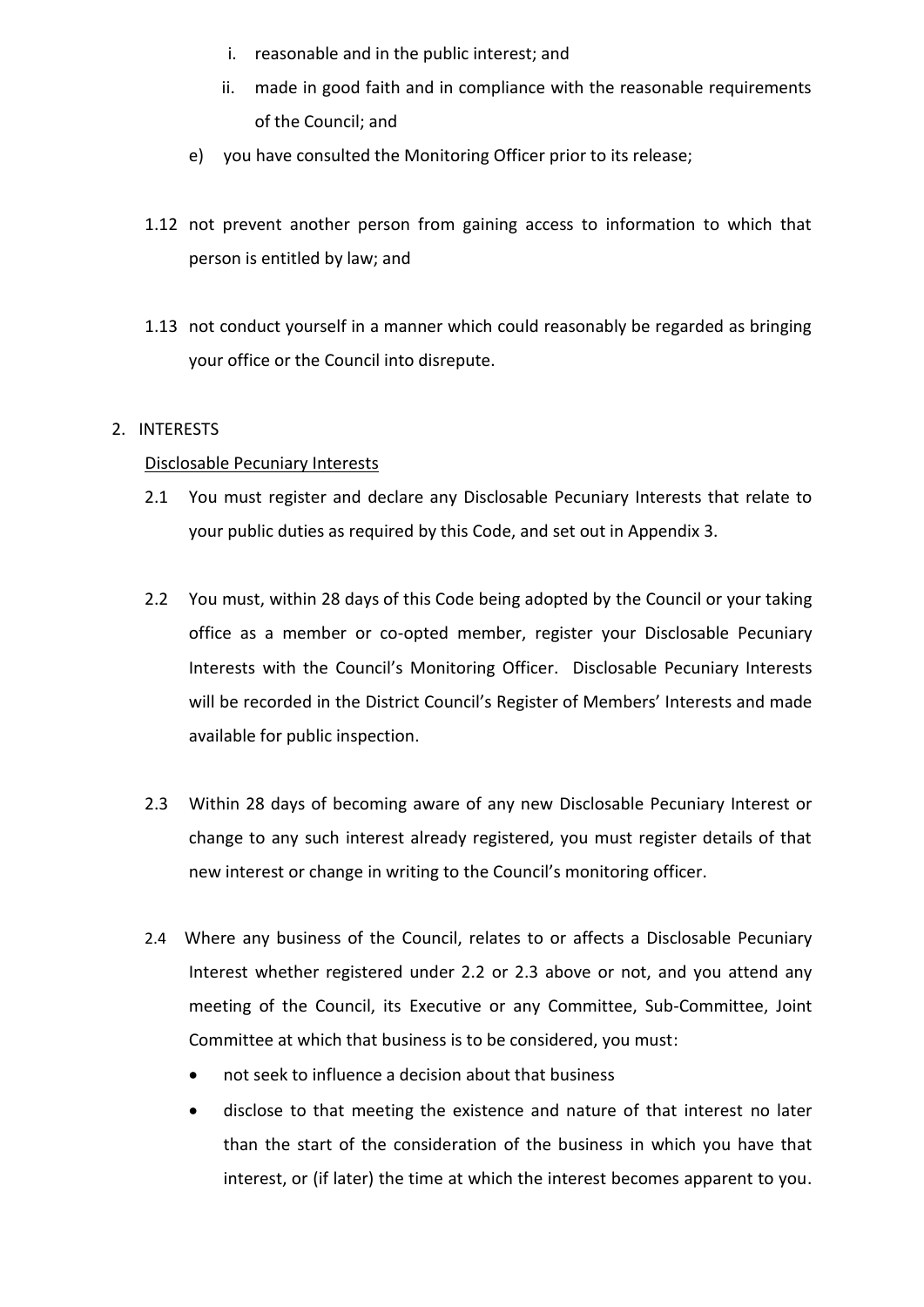The exception to the requirement to disclose an interest is if the matter is a sensitive interest under paragraph 2.11

 withdraw from the meeting room or chamber as soon as it becomes apparent that the business is being considered at that meeting;

unless you have obtained a dispensation from the Council's Monitoring Officer or Standards Committee.

- 2.5 Following any disclosure at a meeting or as part of a decision record, of a Disclosable Pecuniary Interest not on the Council's register or the subject of pending notification, you must notify the Monitoring Officer of the interest within 28 days beginning with the date of the disclosure at the meeting or in the decision record in order for the interest to be included in the register.
- 2.6 Unless a dispensation has been granted, you may not participate in any discussion of, vote on, or discharge any function related to any matter in which you have a Disclosable Pecuniary Interest. Additionally you must observe the restrictions the Council places on your involvement in matters where you have a Disclosable Pecuniary Interest as defined by the Council and set out in this Code.

## **Other Interests**

- **NOTE: It is conceivable that an interest could be categorised as both a Disclosable Pecuniary Interest and a personal or a personal and prejudicial interest. If so you must treat it as a Disclosable Pecuniary Interest and comply with the requirements set out in paragraphs 2.1 – 2.6 inclusive**
- 2.7 (1) In addition to the Disclosable Pecuniary Interests notifiable under the Localism Act 2011, you must, within 28 days of
	- a) this Code being adopted by or applied to the Council; or

b) your election or appointment to office (where that is later),

give written notification to the Monitoring Officer of the details of your other personal interests, as defined in 2.8(1) (i) and (ii) below, for inclusion in the register of interests. The exception to this requirement is if the detail of the personal interest is classified as sensitive – see paragraph 2.11.

(2) You must, within 28 days of becoming aware of any new personal interest or change to any such registered interest, notify the Monitoring Officer of the details of that new interest or change.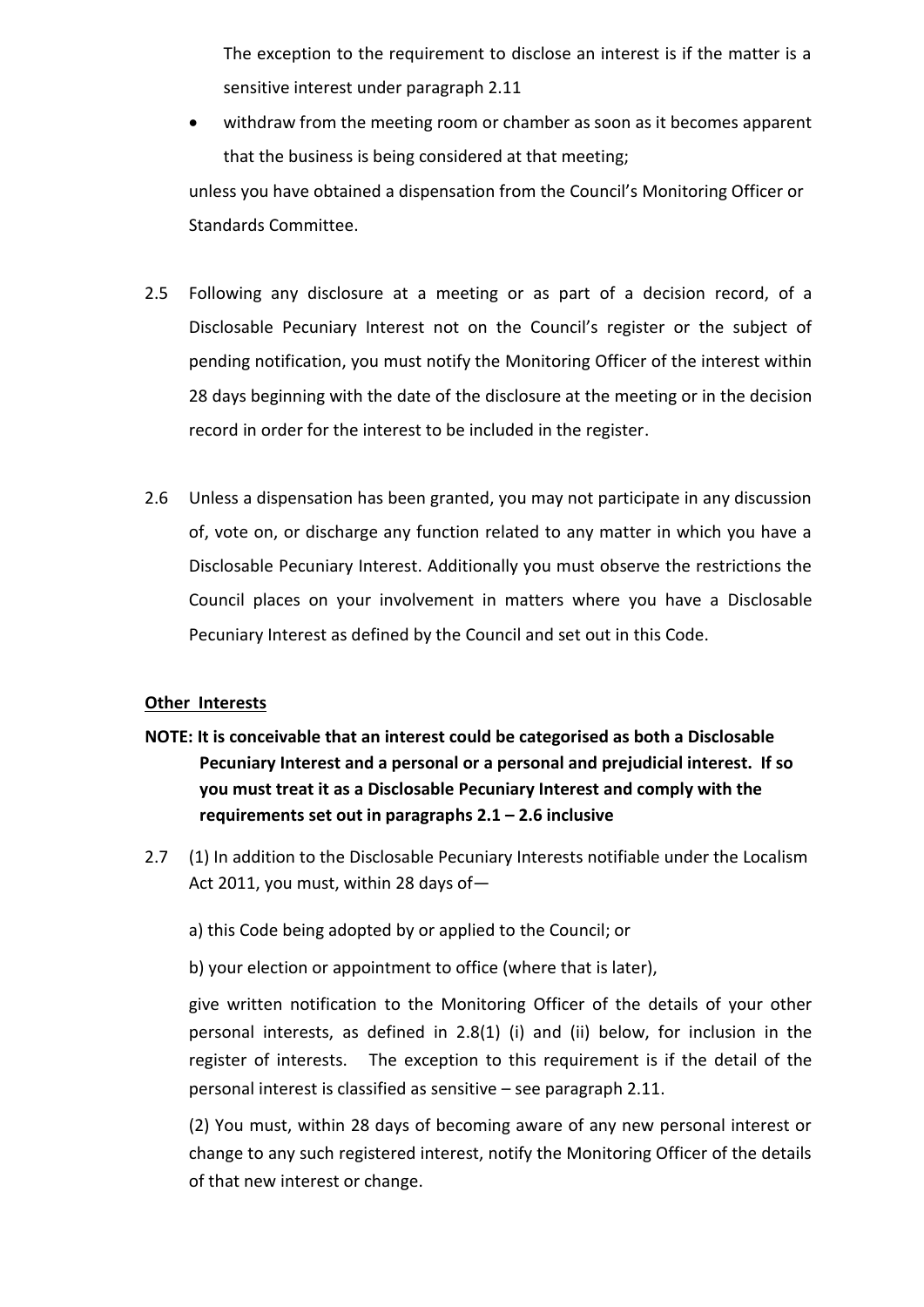### **Personal Interests**

- 2.8 (1) You have a personal interest in any business of the Council where:
	- a) it relates to or is likely to affect—
		- (i) any body of which you are a member or in a position of general control or management and to which you are appointed or nominated by the Council;
		- (ii) any body—
			- (a) exercising functions of a public nature;
			- (b) established for charitable purposes; or
			- (c) one of whose principal purposes includes the influence of public opinion or policy (including any political party or trade union), of which you are a member or in a position of general control or management;
	- b) a decision in relation to any business of the Council might reasonably be regarded as affecting your well-being or financial position or the well-being or financial position of a significant person to a greater extent than the majority of other council tax payers, ratepayers or inhabitants of the electoral division, as the case may be, affected by the decision;
- (2) Subject to sub-paragraphs (3) to (5) below, where you are aware of a personal interest described in paragraph (1) above in any business of the Council, and you attend a meeting of the Council at which the business is considered, you must disclose to that meeting the existence and nature of that interest at the start of the consideration of that business, or when the interest becomes apparent to you.
- (3) Where you have a personal interest in any business of the Council which relates to or is likely to affect a significant person (see paragraph 1 (b) above and Appendix 2 for the interpretation of the term 'significant person'), you need only disclose to the meeting the existence and nature of that interest if and when you address the meeting on that business.
- (4) Where you have a personal interest but the interest is not detailed in the Council's register of members' interests because of the sensitive nature of the interest, you must indicate to the meeting that you have a personal interest, but need not disclose the sensitive information to the meeting.
- (5) Where you have a personal interest in any business of the Council and you have made an individual decision (as a Executive member) in relation to that business, you must ensure that any written statement of that decision records the existence and nature of that interest subject to (4) above.
- (6) Any personal interests notified to the Monitoring Officer will be included in the register of interests.
- (7) A copy of the register will be available for public inspection.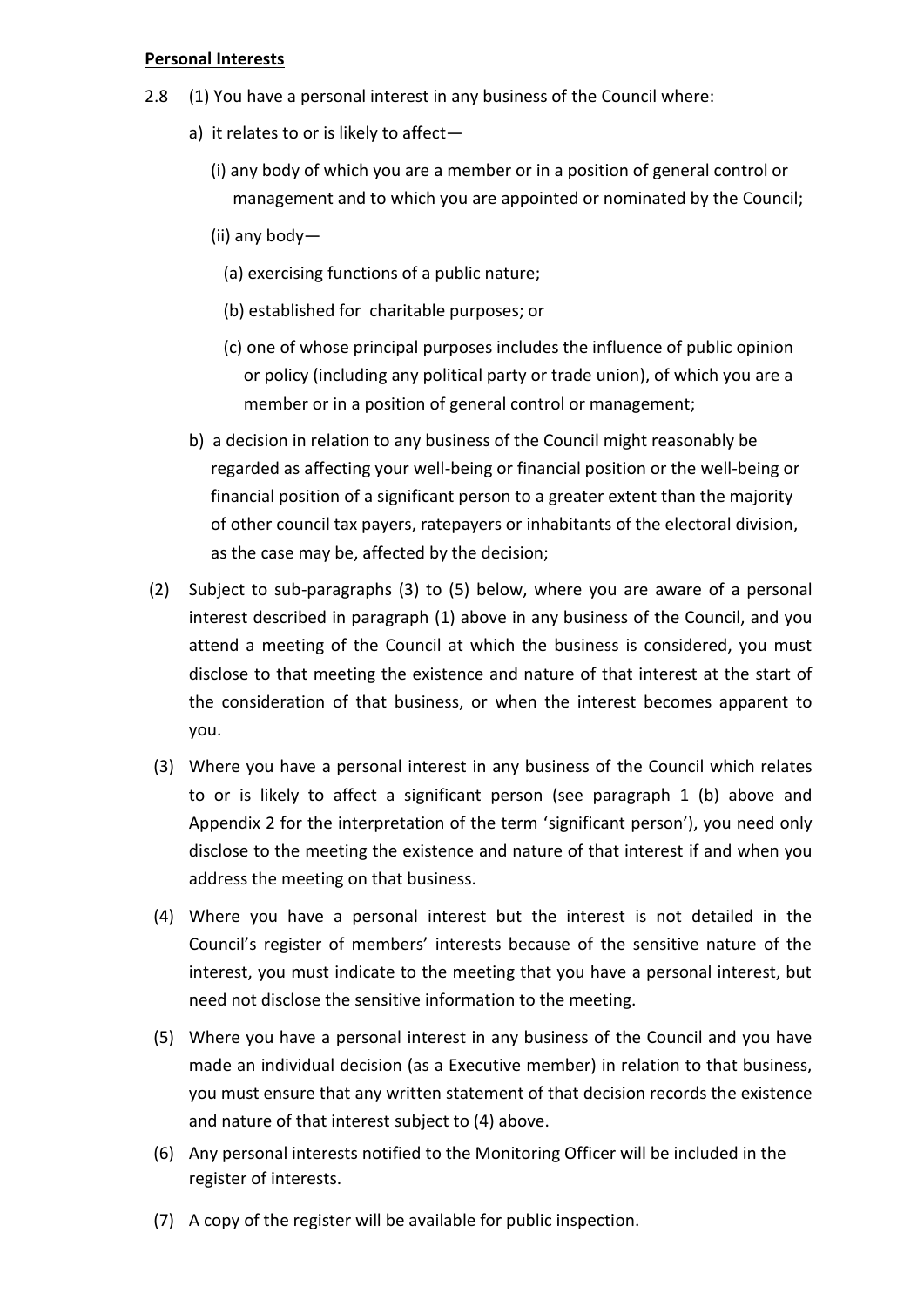## **Prejudicial Interests**

- 2.9 (1) Where you have a personal interest in any business of your Council you also have a prejudicial interest in that business where the interest is one which a member of the public with knowledge of the relevant facts would reasonably regard as so significant that it is likely to prejudice your judgement of the public interest and where that business—
	- (a) affects your financial position or the financial position of a significant person (other than another town parish district or county council of which you are also a member); or
	- (b) relates to determining any approval, consent, licence, permission or registration in relation to you or any significant person (other than another town parish district or county council of which you are also a member).
	- (2) Subject to paragraph (3) and (4), where you have a prejudicial interest in any business of your Council—
		- (a) You may not participate in any discussion of the matter at a meeting.
		- (b) You may not participate in any vote taken on the matter at a meeting.
		- (c) You must disclose the existence and nature of the interest to the meeting and leave the room where the meeting is held while any discussion or voting takes place on the matter. The exception to the requirement to disclose the detail of the interest is if the matter is a sensitive interest under paragraph 2.11. In these circumstances you need only state that you have a prejudicial interest and that the details are withheld because of the sensitive information involved.
	- (3) Where you have a prejudicial interest in any business of your Council, you may attend a meeting but only for the purpose of making representations, answering questions or giving evidence relating to the business and you leave the meeting room immediately after making representations, answering questions or giving evidence.
	- (4) Subject to you disclosing the interest at the meeting, you may attend a meeting and vote on a matter where you have a prejudicial interest that relates to the functions of your Council in respect of—
		- (i) housing, where you are a tenant of your Council provided that those functions do not relate particularly to your tenancy or lease;
		- (ii) school meals or school transport and travelling expenses, where you are a parent or guardian of a child in full time education, or are a parent governor of a school, unless it relates particularly to the school which the child attends;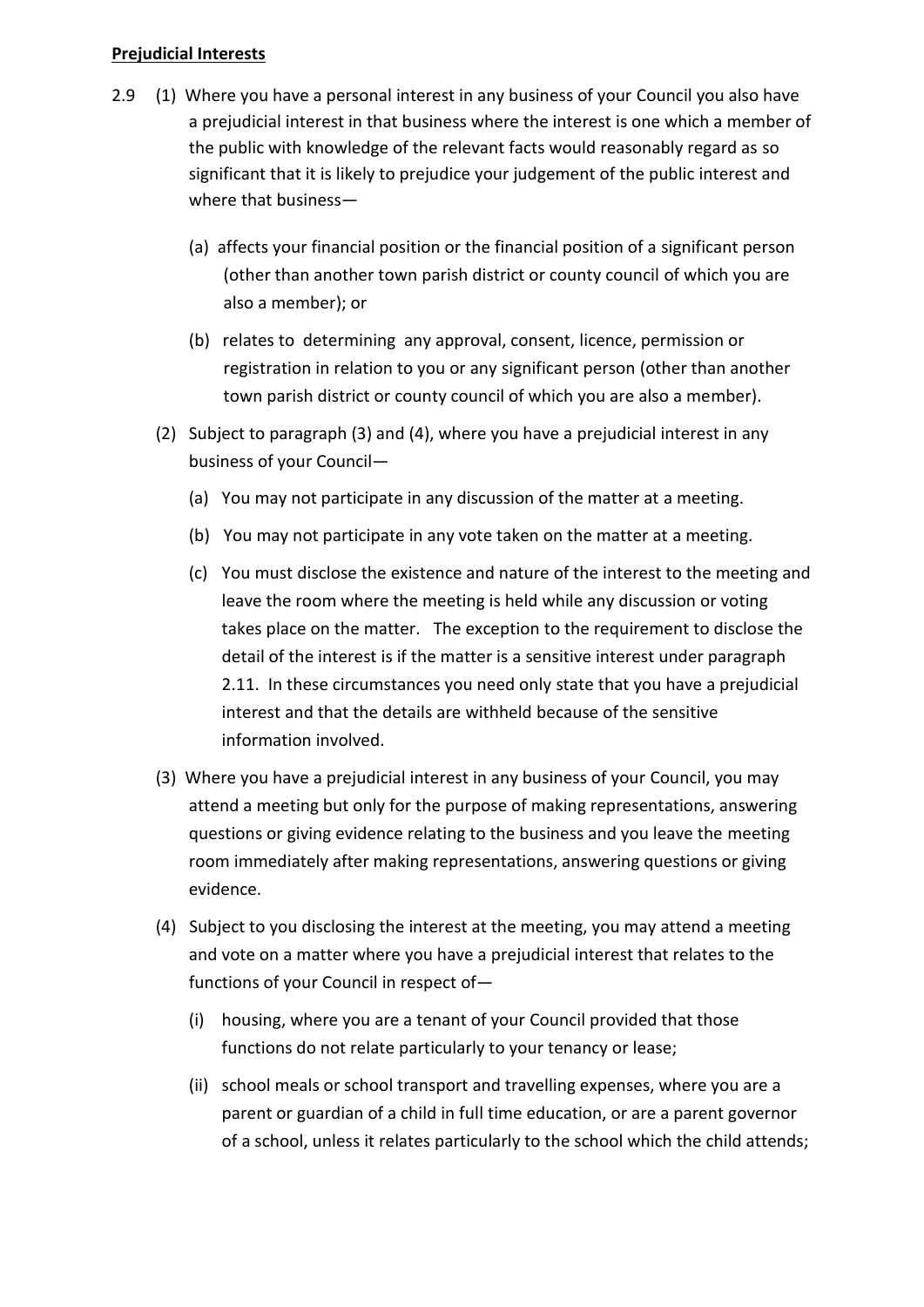- (iii) statutory sick pay under Part XI of the Social Security Contributions and Benefits Act 1992, where you are in receipt of, or are entitled to the receipt of, such pay;
- (iv) an allowance, payment or indemnity given to members;
- (v) any ceremonial honour given to members; and
- (vi) setting council tax or a precept under the Local Government Finance Act 1992.
- (5) Where, as a Executive member, you may take an individual decision, and you become aware of a prejudicial interest in the matter which is the subject of the proposed decision you must notify the Monitoring Officer of the interest and must not take any steps or further steps in the matter, or seek to influence a decision about the matter.

## **Receipts of gifts and hospitality**

- 2.10 (1) You must, within 28 days of receipt, notify the Monitoring Officer in writing of any gift, benefit or hospitality with a value in excess of £25 which you have accepted as a member from any person or body other than the Council.
	- (2) The Monitoring Officer will place your notification on a public register of gifts and hospitality which forms part of your register of interests.

## **Sensitive Interests**

2.11 (1) If you have a Disclosable Pecuniary Interest or a Personal or Personal and Prejudicial Interest but you consider that disclosure of the interest could lead to you or a person connected with you being subject to violence or intimidation **and** the Monitoring Officer agrees with that assessment then instead of disclosing the interest you need only disclose that you have a Disclosable Pecuniary Interest or Personal or Personal and Prejudicial Interest (as the case may be). In such instances any published version of the register of interests will exclude details of the interest but may state that you have an interest, the details of which are withheld.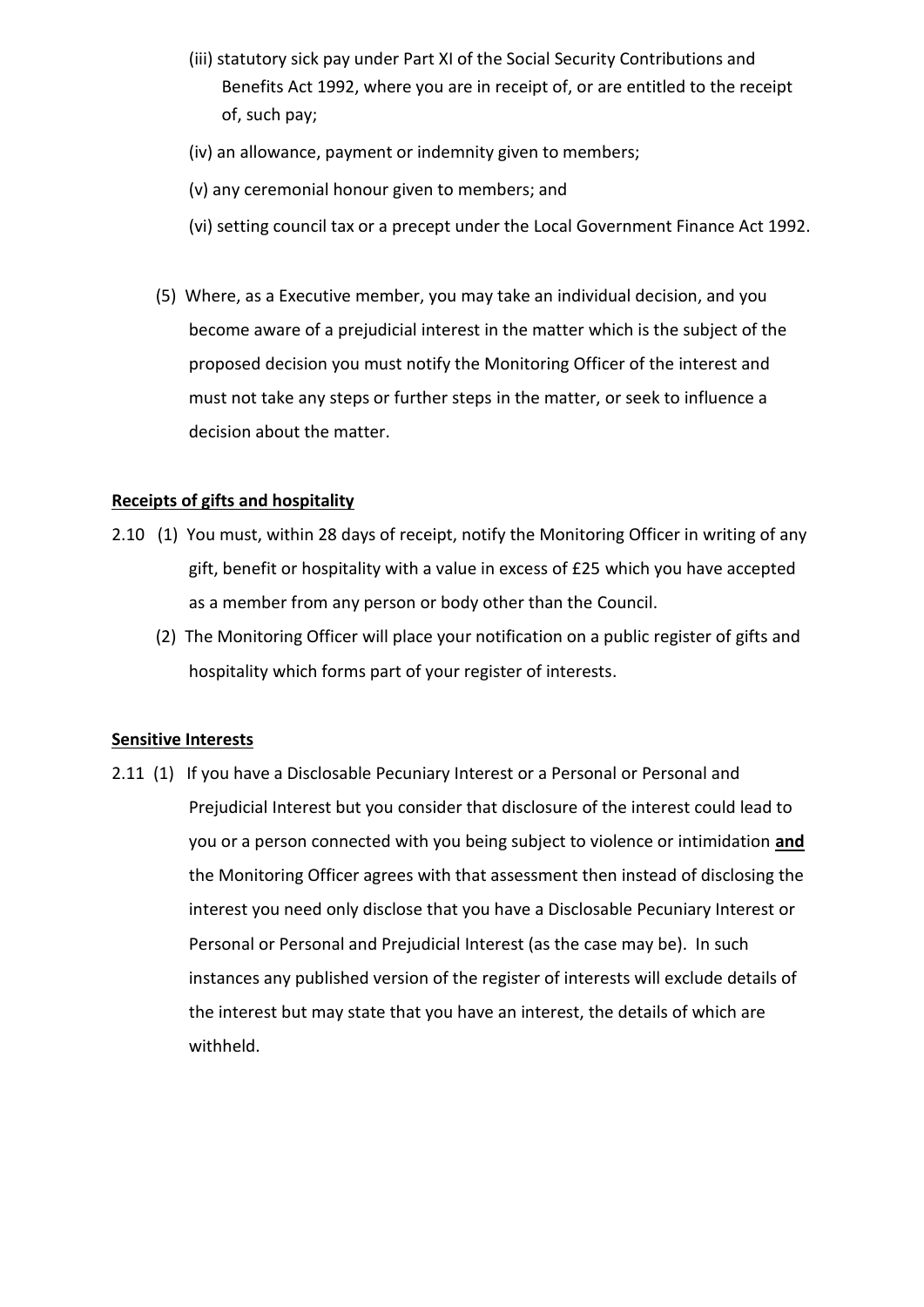### **Overview and Scrutiny**

- (1) In relation to any business before an Overview and Scrutiny Committee of the Council (or of a sub-committee of such a committee) where—
	- (a) that business relates to a decision made (whether implemented or not) or action taken by your Council's Executive or another of your Council's committees, sub-committees , joint committees or joint sub-committees; and
	- (b) at the time the decision was made or action was taken, you were a member of the Executive, committee, sub-committee, joint committee or joint subcommittee mentioned in paragraph a) and you were present when that decision was made or action was taken; or
	- (c) that business relates to a decision made (whether implemented or not) or action taken by you (whether by virtue of the Council's constitution or under delegated authority from the Leader);

you may attend a meeting of the overview and scrutiny committee or subcommittee of the Council but only for the purpose of making representations, answering questions or giving evidence relating to the business.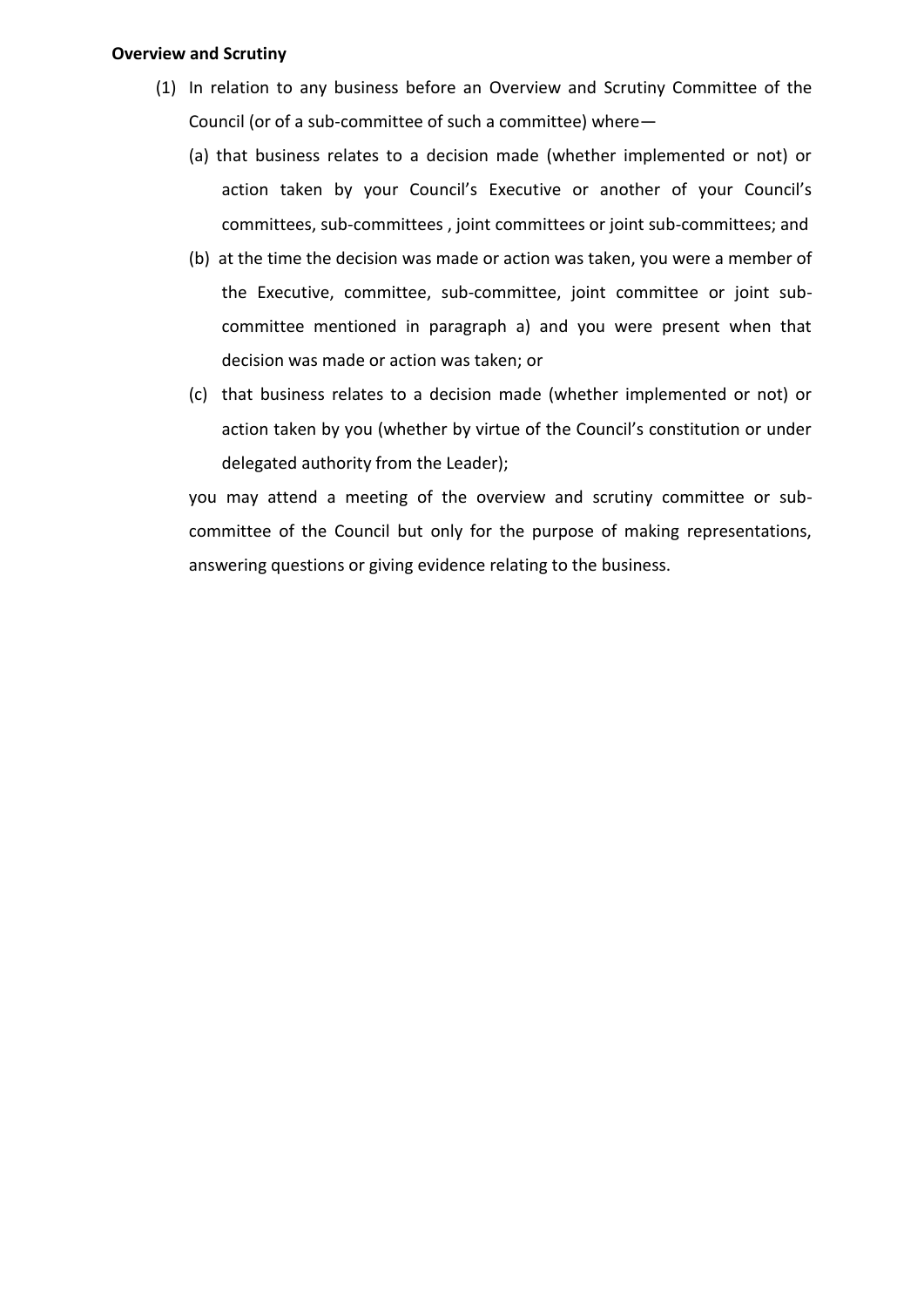#### **THE SEVEN PRINCIPLES OF PUBLIC LIFE**

#### **SELFLESSNESS**

Holders of public office should act solely in terms of the public interest. They should not do so in order to gain financial or other material benefits for themselves, their family, or their friends.

#### INTEGRITY

Holders of public office should not place themselves under any financial or other obligation to outside individuals or organisations that might seek to influence them in the performance of their official duties.

### **OBJECTIVITY**

In carrying out public business, including making public appointments, awarding contracts, or recommending individuals for rewards and benefits, holders of public office should make choices on merit.

#### ACCOUNTABILITY

Holders of public office are accountable for their decisions and actions to the public and must submit themselves to whatever scrutiny is appropriate to their office.

#### **OPENNESS**

Holders of public office should be as open as possible about all the decisions and actions that they take. They should give reasons for their decisions and restrict information only when the wider public interest clearly demands.

#### **HONESTY**

Holders of public office have a duty to declare any private interests relating to their public duties and to take steps to resolve any conflicts arising in a way that protects the public interest.

#### LEADERSHIP

Holders of public office should promote and support these principles by leadership and example.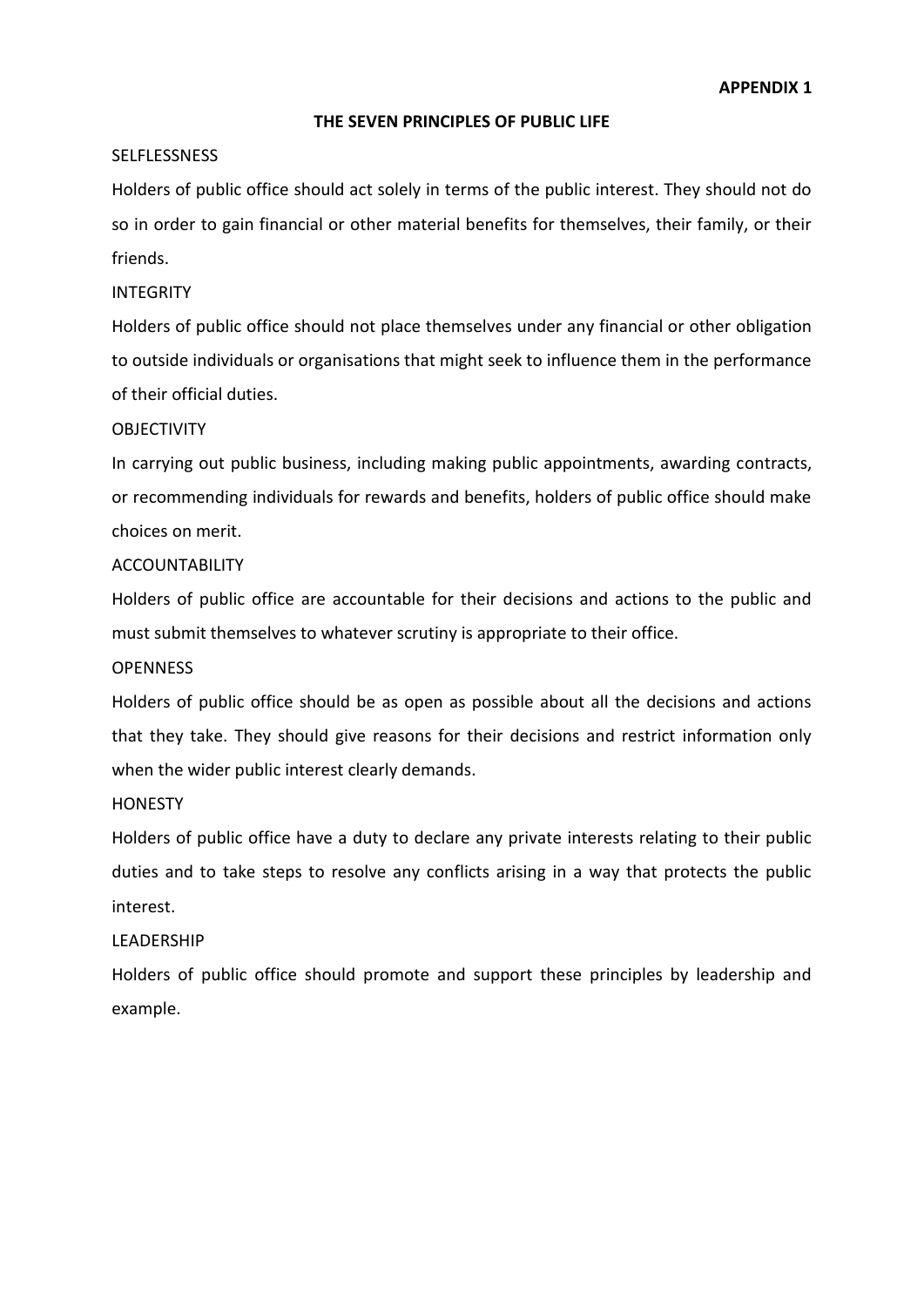### **COUNCIL'S CODE OF CONDUCT - INTERPRETATION**

In the Council's Code of Conduct the following words shall have the following meanings ascribed to them—

- **"the Act"** means the Localism Act 2011;
- **"Disclosable Pecuniary Interest"** is as defined in Appendix 3
- **"meeting"** means any meeting of—
	- (a) the Council;
	- (b) the Executive of the Council;
	- (c) any of the Council's or its Executive's committees, sub-committees, joint committees, joint sub-committees, or area committees; whether or not the press and public are excluded from the meeting in question by a resolution of members
- **"member"** includes a co-opted member and an appointed member.
- **"sensitive information"** means information relating to a member's interests that the monitoring officer has determined need not be included in the member's registration of an interest or any change to that interest, by virtue of the fact that its availability for inspection by the public is likely to create a serious risk that any person may be subjected to violence or intimidation
- **"bullying"** means offensive, intimidating, malicious, insulting or humiliating behaviour based on abuse or misuse of power or authority which attempts to undermine
- **"disrepute"** means a lack of good reputation or respectability which can be reasonably regarded as reducing the public's confidence in that member being able to fulfil their role or adversely affecting the reputation of members generally in being able to fulfil their role
- **"significant person"** in relation to personal and personal and prejudicial Interests means a member of your family or any person with whom you have a close association; or any body-
	- (1) of which you are a member or in a position of general control or management and to which you are appointed or nominated by the Council;
	- (2) exercising functions of a public nature;
	- (3) established for charitable purposes; or
	- (4) one of whose principal purposes includes the influence of public opinion or policy (including any political party or trade union), of which you are a member or in a position of general control or management
- **"wellbeing"** means a condition of contentedness, healthiness and happiness. Anything that could be said to affect a person's quality of life, either positively or negatively, is likely to affect their wellbeing. It is not restricted to matters affecting a person's financial position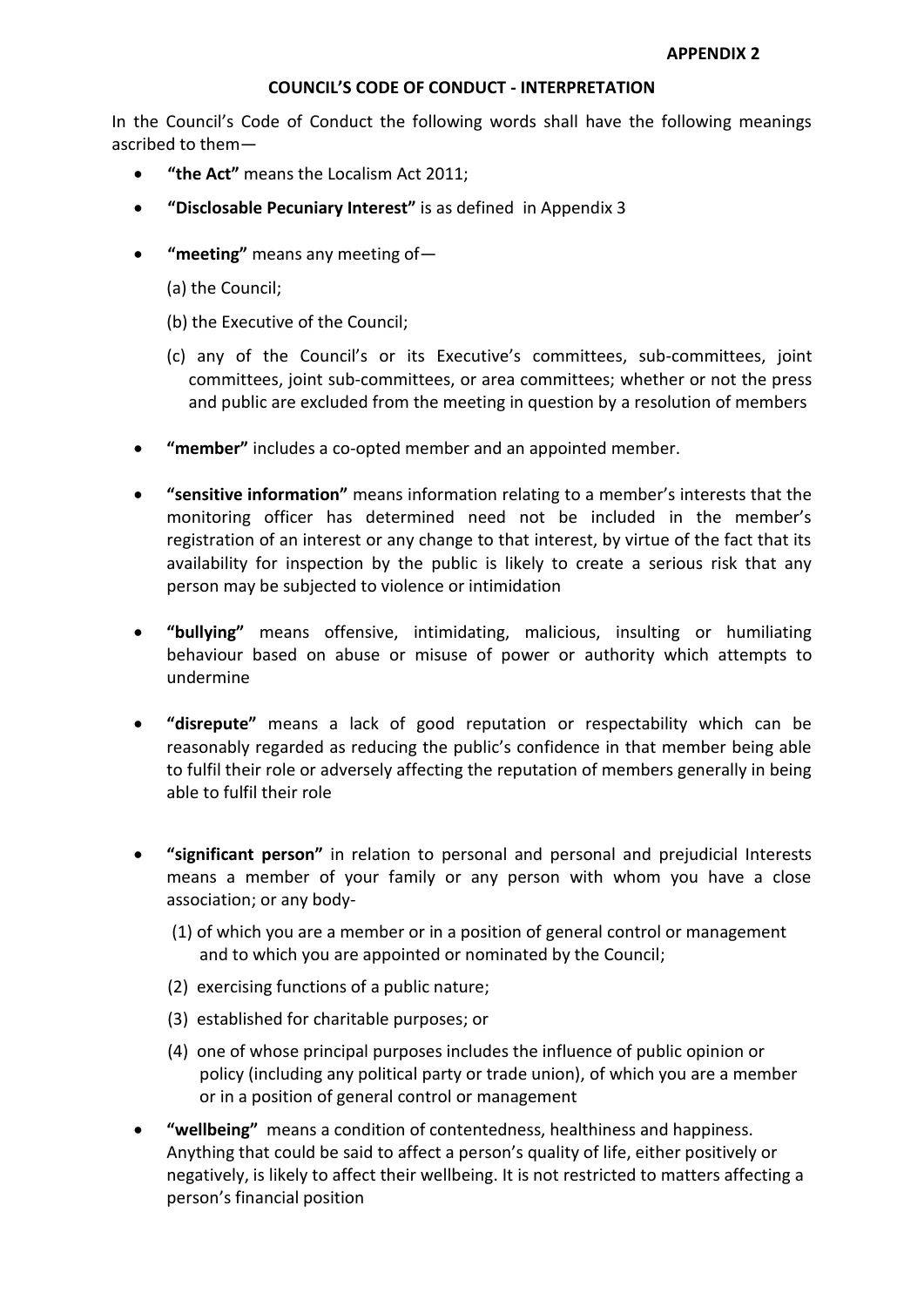- **"close association"** means someone that you are in regular contact with over a period of time who is more than an acquaintance or colleague. It may be a friend, a business associate or someone you know through general social contacts. It is someone who a reasonable member of the public might think you would be prepared to favour or disadvantage when discussing a matter that affects them.
- **"member of your family"** means partner i.e. someone you are married to, your civil partner, or someone you live with in a similar capacity, a parent, a parent-in-law, a son or daughter, a stepson or stepdaughter, the child of a partner, a brother or sister, a brother or sister of your partner, a grandparent, a grandchild, an uncle or aunt, a nephew or niece, and the partners of any of these people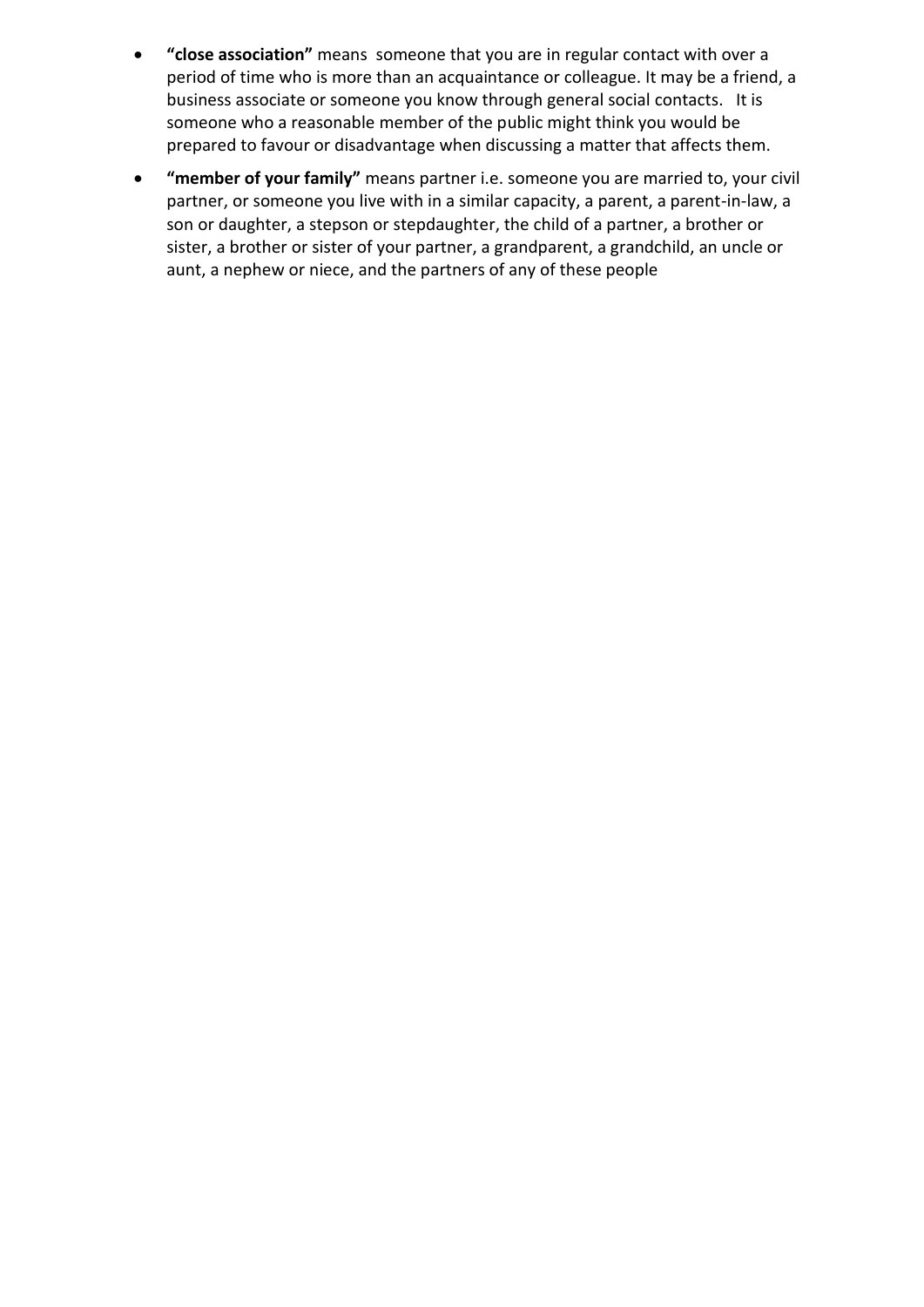### **DISCLOSABLE PECUNIARY INTERESTS**

This note explains the requirements of the Localism Act 2011 (Ss 29-34) in relation to disclosable pecuniary interests.

These provisions are enforced by criminal sanction.

They come into force on 1 July.

## **1 Notification of disclosable pecuniary interests**

Within 28 days of becoming a member or co-opted member, you must notify the Monitoring Officer of any 'disclosable pecuniary interests'.

A 'Disclosable Pecuniary Interest' is an interest of yourself or your partner (which means spouse or civil partner, a person with whom you are living as husband or wife, or a person with whom you are living as if you are civil partners) within the following descriptions:

| <b>Interest</b>                                      | <b>Description</b>                                                                                                                                                                                                                                                                                                                                                                                                                             |
|------------------------------------------------------|------------------------------------------------------------------------------------------------------------------------------------------------------------------------------------------------------------------------------------------------------------------------------------------------------------------------------------------------------------------------------------------------------------------------------------------------|
| Employment, office, trade,<br>profession or vacation | An employment, office trade profession or<br>vocation carried on for profit or gain.                                                                                                                                                                                                                                                                                                                                                           |
| Sponsorship                                          | Any payment or provision of any other<br>financial benefit (other than from the Council)<br>made or provided within the relevant period in<br>respect of any expenses incurred by M in<br>carrying out duties as a member, or towards<br>the election expenses of M.<br>This includes any payment or financial benefit<br>from a trade union within the meaning of the<br><b>Trade Union and Labour Relations</b><br>(Consolidation) Act 1992. |
| Contract                                             | Any contract which is made between the<br>relevant person (or a body in which the<br>relevant person has a beneficial interest) and<br>the Council-<br>(a) under which goods or services are to be<br>provided or works are to be executed; and (b)<br>which has not been fully discharged.                                                                                                                                                    |
| Land                                                 | Any beneficial interest in land which is within<br>the area of the Council.                                                                                                                                                                                                                                                                                                                                                                    |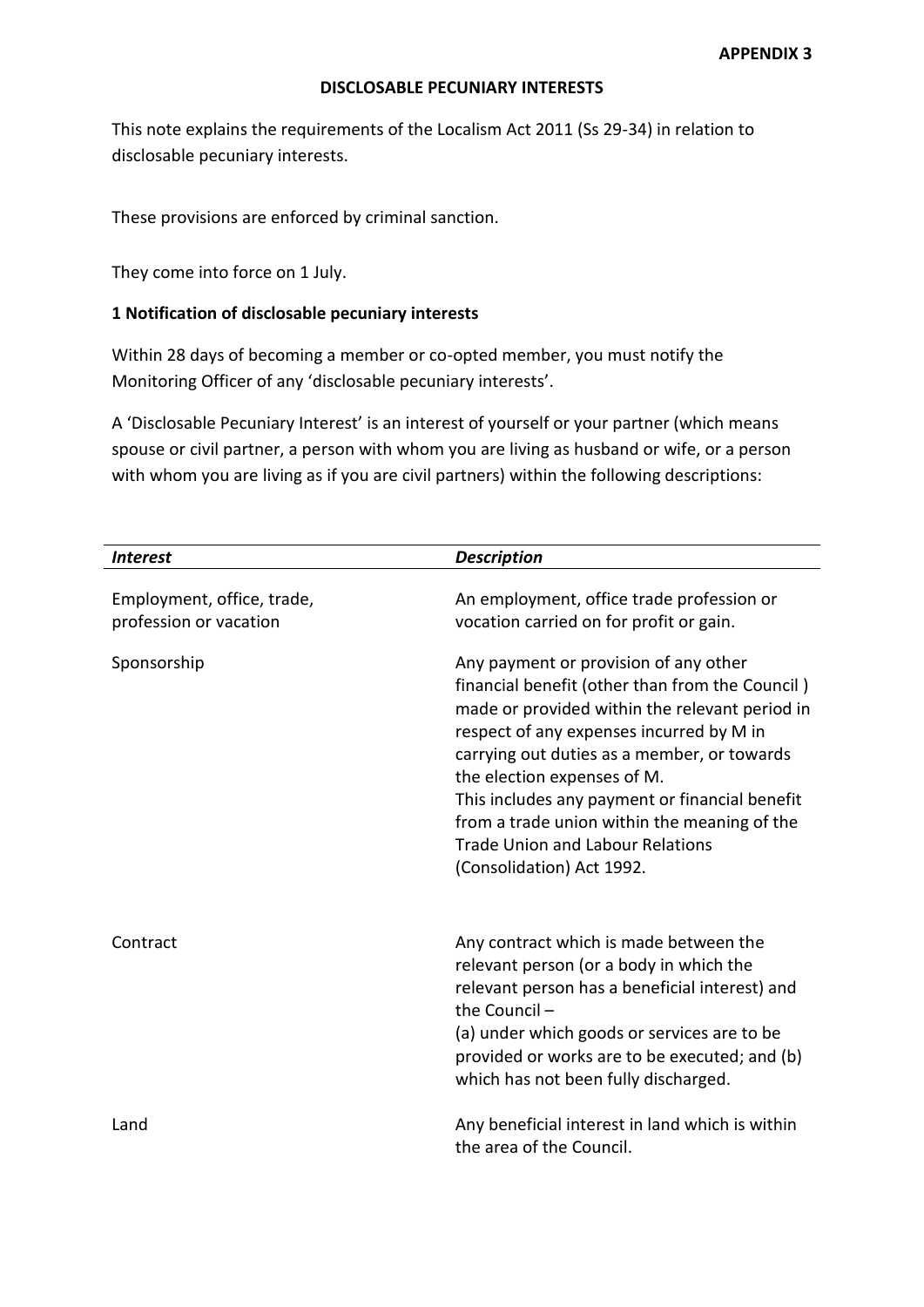| Licences            | Any licence (alone or jointly with others) to<br>occupy land in the area of the Council for a<br>month or longer.                                                                                                                                                                                                                                                                                                |
|---------------------|------------------------------------------------------------------------------------------------------------------------------------------------------------------------------------------------------------------------------------------------------------------------------------------------------------------------------------------------------------------------------------------------------------------|
| Corporate tenancies | Any tenancy where (to M's knowledge) -                                                                                                                                                                                                                                                                                                                                                                           |
|                     | (a) the landlord is the Council; and (b) the<br>tenant is body in which the relevant person<br>has a beneficial interest.                                                                                                                                                                                                                                                                                        |
| <b>Securities</b>   | Any beneficial interest in securities of a body<br>where $-$<br>(a) that body (to M/s knowledge) has a place<br>of business or land in the area of the Council;<br>and<br>(b) either $-$                                                                                                                                                                                                                         |
|                     | (i) the total nominal value of the securities<br>exceeds £25,000 or one hundredth of the<br>total issued share capital of that body; or<br>(ii) if the share capital of that body is of<br>more than one class, the total nominal<br>value of the shares of any one class in<br>which the relevant person has a beneficial<br>interest exceeds one hundredth of the<br>total issued share capital of that class. |

These descriptions on interests are subject to the following definitions;

**"the Act"** means the Localism Act 2011;

**"body in which the relevant person has a beneficial interest"** means a firm in which the relevant person is a partner or a body corporate of which the relevant person is a director, or in the securities of which the relevant person has a beneficial interest;

**"director"** includes a member of the committee of management of an industrial and provident society;

**"land"** excludes an easement, servitude, interest or right in or over land which does not carry with it a right for the relevant person (alone or jointly with another) to occupy the land or to receive income;

**"M"** means the person M referred to in section 30 of the Act;

**"member"** includes a co-opted member;

**"relevant authority"** means the Council of which M is a member;

**"relevant period"** means the period of 12 months ending with the day on which M gives a notification for the purposes of section 30(1) of the Act;

**"relevant person"** in relation to disclosable pecuniary interests means M or M's spouse or civil partner or a person with whom M is living as husband and wife or a person with whom M is living as if they were civil partners;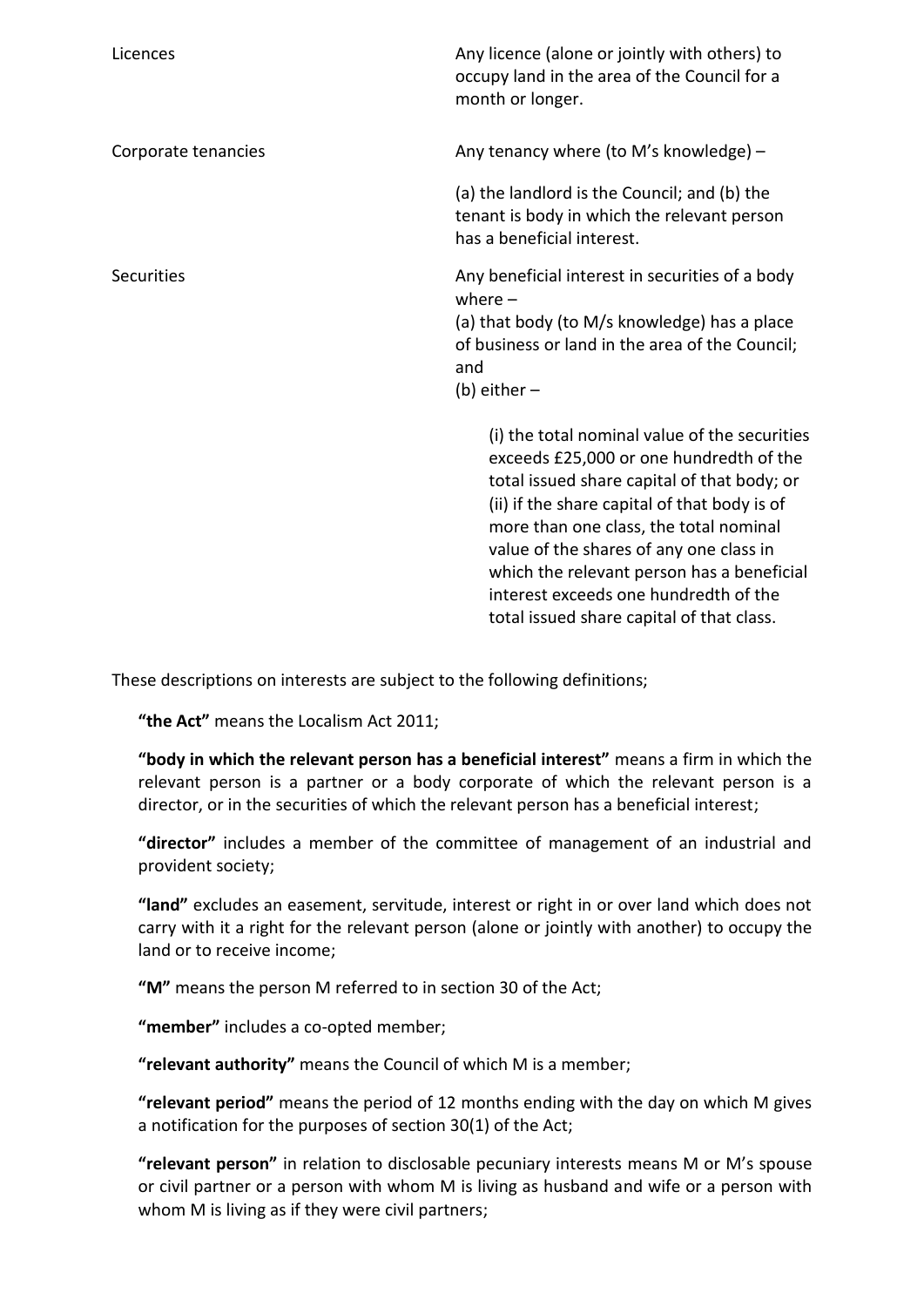**"securities"** means shares, debentures, debenture stock, loan stock, bonds, units of a collective investment scheme within the meaning of the Financial Services and Markets Act 2000 and other securities of any description, other than money deposited with a building society.

# **2 Dispensations**

The Standards Committee or Monitoring Officer may grant you a dispensation, but only in limited circumstances, to enable you to participate and vote on a matter in which you have a disclosable pecuniary interest.

# **3 Offences**

It is a criminal offence to

- Fail to notify the Monitoring Officer of any disclosable pecuniary interest within 28 days of election
- Fail to disclose a disclosable pecuniary interest at a meeting if it is not on the register
- Fail to notify the Monitoring Officer within 28 days of a disclosable pecuniary interest that is not on the register that you have disclosed to a meeting
- Participate in any discussion or vote on a matter in which you have a disclosable pecuniary interest
- As a Executive member discharging a function acting alone, and having a disclosable pecuniary interest in such a matter, failing to notify the Monitoring Officer within 28 days of the interest.
- Knowingly or recklessly providing information that is false or misleading in notifying the Monitoring Officer of a disclosable pecuniary interest or in disclosing such interest to a meeting

The criminal penalties available to a court are to impose a fine not exceeding level 5 on the standard scale and disqualification from being a councillor for up to 5 years.